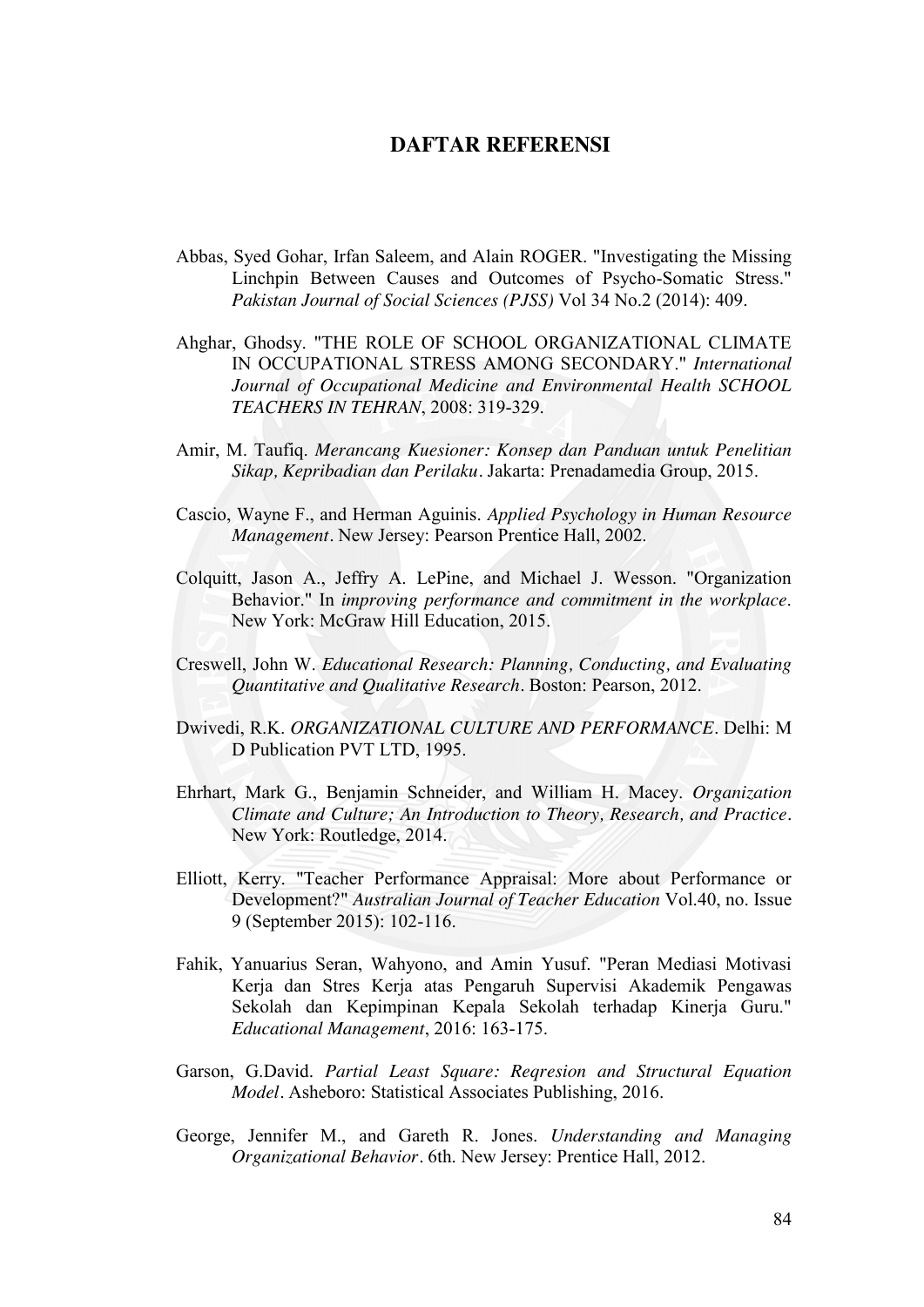- Ghozali, H Imam, and Hengky Latan. *Partial Least Squares: Konsep, Teknik dan Aplikasia Menggunakan SmartPLS 3.0 untuk Penelitian Impiris.* 2. Semarang: Badan Penerbit - Undip, 2015.
- Gray, Roderic. *A Climate of Success: Creating The Right Organizational Climate for High Performance.* Oxford: Elsevier Ltd., 2007.
- Gredler, Margaret E. *Learning and Instruction; Theory into Practice.* Sixth Edition. New Jersey: Pearson, 2009.
- Greenberg, Jerald, and Robert A. Baron. *Behavior in Organization: Understanding and Managing The Human Side of Work.* New Jersey: Pearson Education, 2003.
- Gupta, Amita. *Early Childhood Education, Postcolonial Theory, and Teaching Practices in India.* New York: PALGRAVE MACMILLAN, 2006.
- Hartel, Charmine E. J., Wilfred J. Zerbe, and Neal M. Ashkanasy. *Emotions in Organizational Behavior.* New Jersey: Lawrence Erlbaurn Associates, Inc., 2005.
- Hawkins, Peter, and Robin Shohet. *Supervision in The Helping Profession.* New York: McGraw Hill, 2006.
- Ivancevich, John M., and Michael T. Matteson. *ORGANIZATIONAL BEHAVIOR AND MANAGEMENT.* Six Edition. New York: McGraw-Hill Higher Education, 2002.
- Jones, James, Mazda Jenkin, and Sue Lord. *Developing Effective Teacher Performance.* London: Paul Chapman Publishing, 2006.
- Khan, J. A. *Research Methodology.* New Delhi: APH Publishing Corporation, 2008.
- Kinicki, Angelo, and Robert Kreitner. *Organizational Behavior.* New York: McGraw-Hill, 2010.
- Kusumo, Wahyu. "ANALISIS PENGARUH MOTIVASI KERJA, IKLIM ORGANISASI,DAN STRES KERJA TERHADAP KINERJA KARYAWAN(STUDI KASUS KARYAWAN DEPARTEMEN ASO DI PT. ADI SARANA ARMADA SEMARANG." *Q-Man*, 2013: 49-64.
- Loughran, John, and Tom Russell. *Teaching about Teaching: Purpose, Passion and Pedagogy in Teacher Education.* Washington, D.C.: The Falmer Press, Taylor & Francis e-Library, 2003.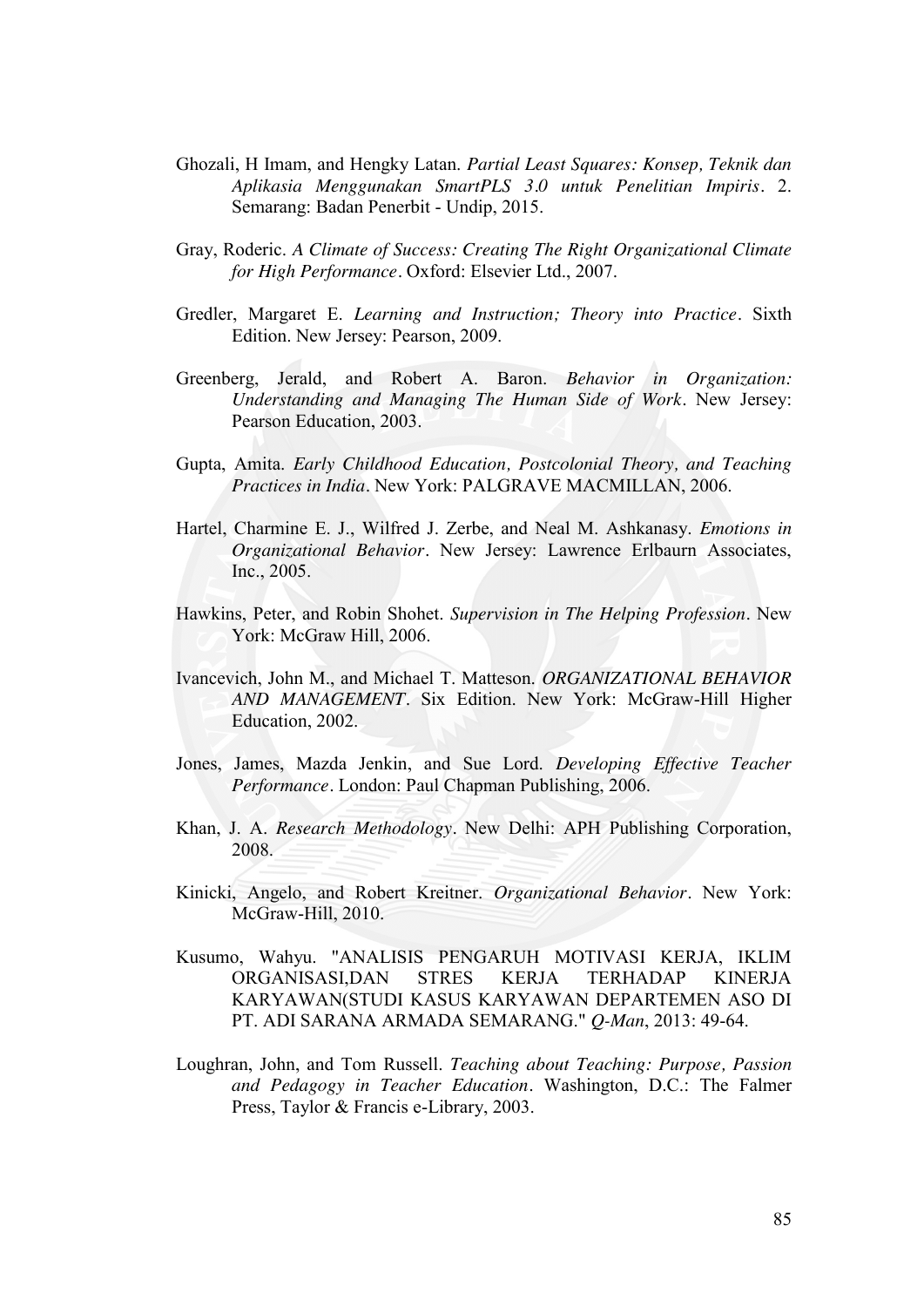- Lussier, Robert N. *Human Relations in Organizations: Applications and Skill Building.* Fifth Edition. New York: McGraw-Hill Companies, 2002.
- Mann, Prem S. *Introductory Statistics.* New Jersey: John Wiley & Sons, Inc., 2010.
- Mathis, Robert L., John H. Jackson, Sean R. Valentine, and Patricia A. Meglich. *Human Resource Management.* Fifth edition. Boston: Cengage Learning, 2014.
- Mohammadi, Ahmad, and Alireza Youzbashi. "Investigation Relationship of schools organization climate withjob stress among physical education teachers." *Procedia - Social and Behaviour Science 47*, 2012: 138-140.
- Mullins, Laurie J. *Management And Organisational Behaviour.* Seventh Edition. New Jersey: Pearson Practice Hall, 2005.
- Mulyadi, Acep. "Kontribusi Kompetensi Pedagogik dan Iklim Organisasi terhadap Kinerja Guru." *Turats* Vol.2 (Agustus 2011): 49-61.
- Narimo, Joko, and Suwarjo. "HUBUNGAN STRES KERJA DAN TINGKAT PENDAPATAN DENGAN KINERJA GURU SMK SWASTA PROGRAM TEKNIK KENDARAAN RINGAN." *Jurnal Akuntabilitas Manajemen Pendidikan* Volume 3 No 2 (2015): 193-204.
- Noor, Mohd Faizul Mohd, Mohd Saifulkhair Omar, and Fauzi Bin Hussin. "HUBUNGAN IKLIM SEKOLAH DAN STRES GURU SEKOLAH MENENGAH DI DAERAH KUALA NERUS, TERENGGANU." *International Seminar on Generating Knowledge Through Research*, October 2016: 1-11.
- "Peraturan Menteri Pendidikan Nasional No.16 tahun 2007." *tentang Standar Kualifikasi Akademik dan Kompetensi Guru.* n.d.
- *Peraturan Pemerintah RI No 19 Tahun 2005 tentang Standar Nasional Pendidikan.* 2005.
- Permarupan, P.Yukthamarani , Roselina A. Saufi, Raja Suzana Raja Kasim, and Bamini KPD Balakrishnan. "The Impact of Organizational Climate on Employee's Work Passion and Organization Commitment." *Evaluation of Learning for Performance Improvement International Conference*, Februari 2013: 88-95.
- Robbins, Stephen P., and Mary Coulter. *Management.* New Jersey: Pearson Prentice Hall, 2007.
- Schernerhorn, John R. *Management and Organizational Behavior Essentials.* New York: John Wiley & Sons, Inc., 1996.